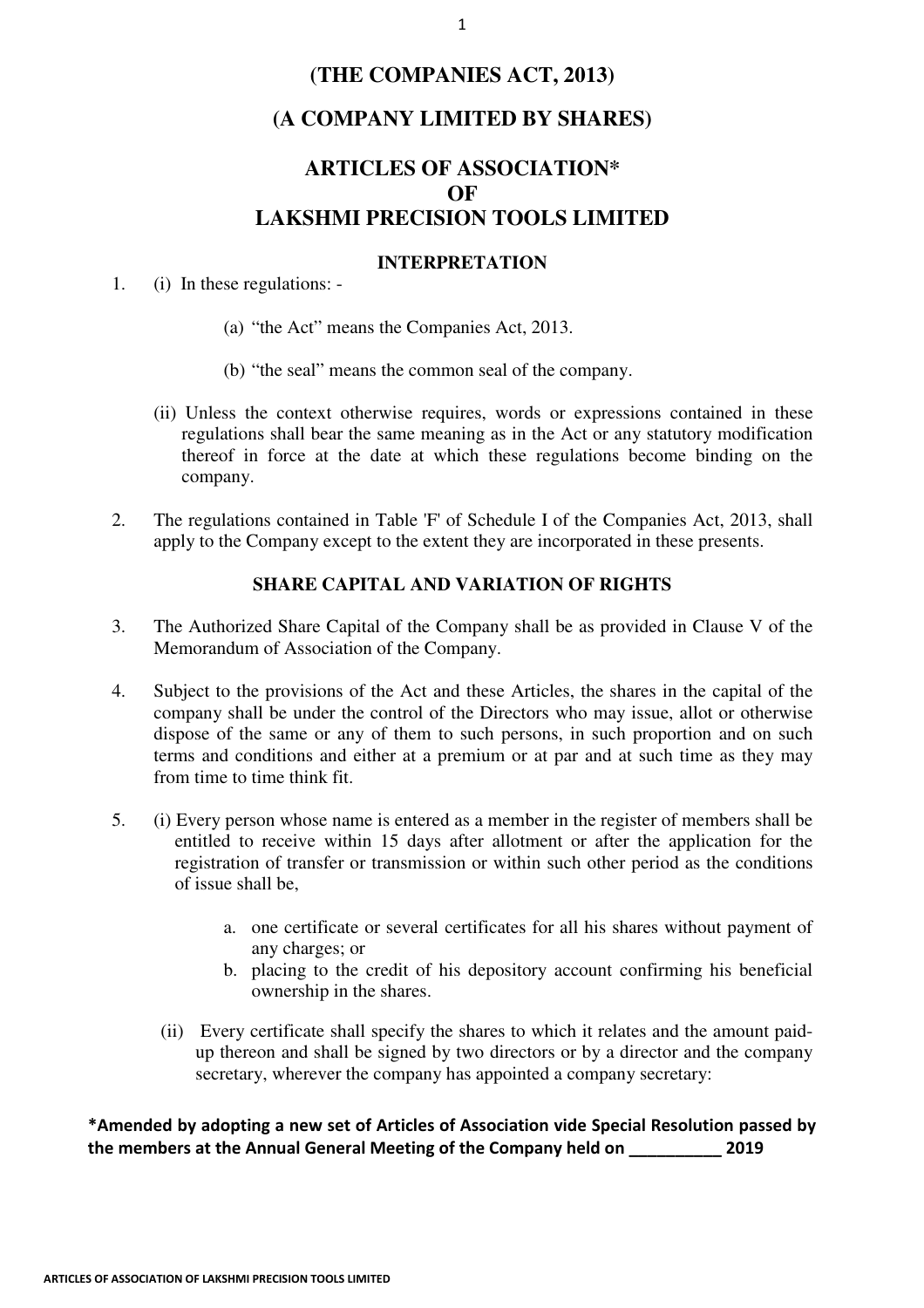Provided that in case the company has a common seal it shall be affixed in the presence of the persons required to sign the certificate.

- (iii) In respect of any share or shares held jointly by several persons, the company shall not be bound to issue more than one certificate, and delivery of a certificate for a share to one of several joint holders shall be sufficient delivery to all such holders.
- (iv) If any share certificate be worn out, defaced, mutilated or torn or if there be no further space on the back for endorsement of transfer, then upon production and surrender thereof to the company, a new certificate may be issued in lieu thereof, and if any certificate is lost or destroyed then upon proof thereof to the satisfaction of the company and on execution of such indemnity as the company deem adequate, a new certificate in lieu thereof shall be given. Every certificate under this Article shall be issued without payment of any charges.
- (v) The provisions of Articles (5) shall mutatis mutandis apply to debentures of the company.
- 6. (i) Notwithstanding anything contained herein, the Company shall be entitled to dematerialize its shares, debentures and other securities pursuant to the Depositories Act, 1996 and to offer its shares, debentures and other securities for subscription in a dematerialized form.
	- (ii) Notwithstanding anything contained herein, the Company shall be entitled to treat the person whose names appear in the registers of members as a holder of any share or whose names appear as beneficial owner of shares in the records of the Depository, as the absolute owner thereof and accordingly shall not (except as ordered by a court of Competent jurisdiction or as required by law) be bound to recognize any benami trust or equity or equitable contingent or other claim to or interest in such share on part of any other person whether or not it shall have express or implied notice thereof.
	- (iii) Notwithstanding anything contained herein, in the case of transfer of shares or other marketable securities where the company has not issued any certificates and where such shares or other marketable securities are being held in an electronic and fungible form, the provisions of the Depositories Act, 1996 shall apply. Further, the provisions relating to progressive numbering shall not apply to the shares of the Company which have been dematerialized.
- 7. Except as required by law, no person shall be recognized by the company as holding any share upon any trust, and the company shall not be bound by, or be compelled in any way to recognize (even when having notice thereof) any equitable, contingent, future or partial interest in any share, or any interest in any fractional part of a share, or (except only as by these regulations or by law otherwise provided) any other rights in respect of any share except an absolute right to the entirety thereof in the registered holder.
- 8. (i) If at any time the share capital is divided into different classes of shares, the rights attached to any class (unless otherwise provided by the terms of issue of the shares of that class) may, subject to the provisions of section 48, and whether or not the company is being wound up, be varied with the consent in writing of the holders of three-fourths of the issued shares of that class, or with the sanction of a special resolution passed at a separate meeting of the holders of the shares of that class.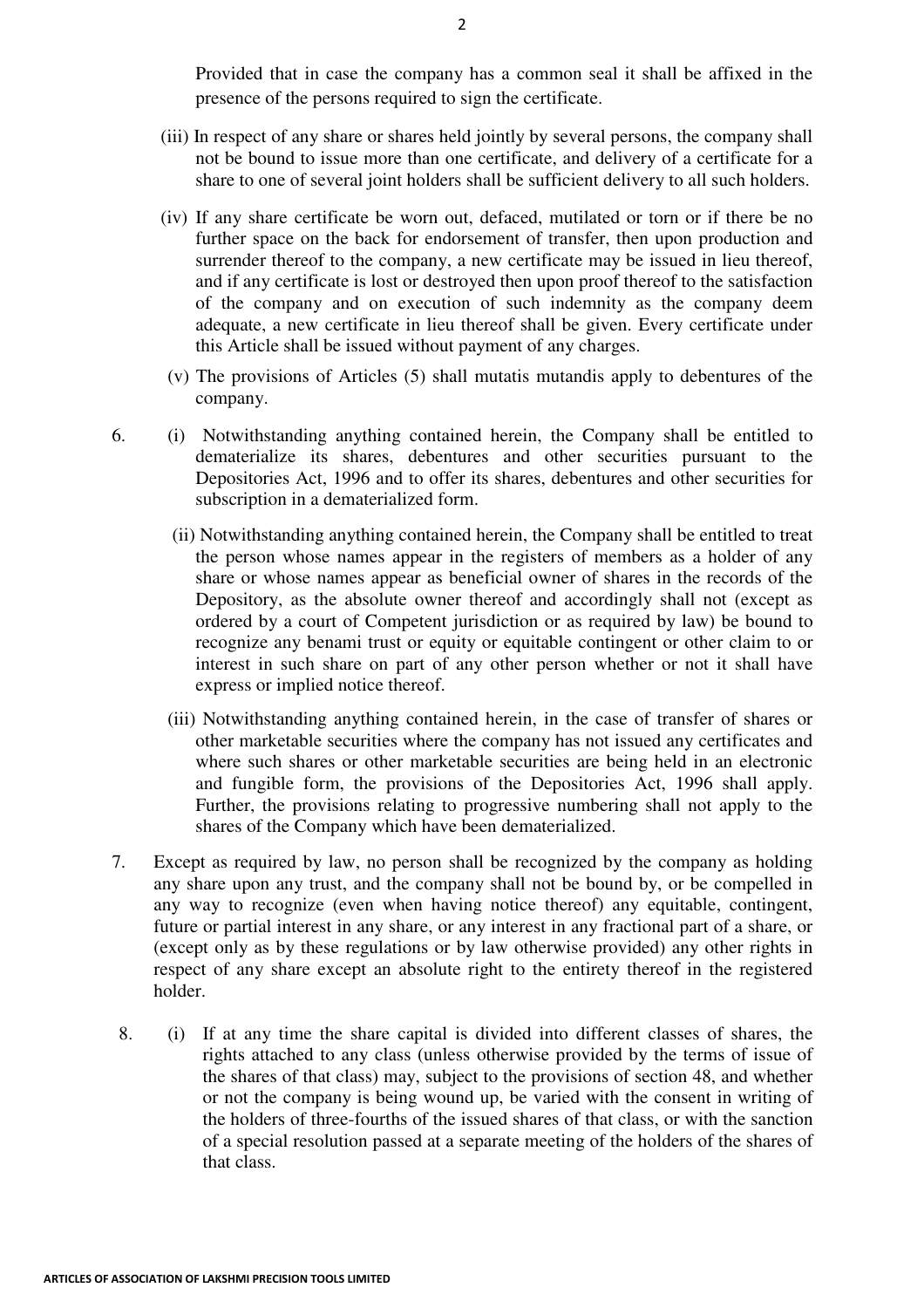- (ii) To every such separate meeting, the provisions of these regulations relating to general meetings shall mutatis mutandis apply, but so that the necessary quorum shall be atleast two persons holding at least one-third of the issued shares of the class in question.
- 9. The rights conferred upon the holders of the shares of any class issued with preferred or other rights shall not, unless otherwise expressly provided by the terms of issue of the shares of that class, be deemed to be varied by the creation or issue of further shares ranking pari passu therewith.
- 10. Subject to the provisions of section 55, any preference shares may, with the sanction of an ordinary resolution, be issued on the terms that they are to be redeemed on such terms and in such manner as the company before the issue of the shares may, by special resolution, determine.

### **LIEN**

11. The shares that are fully paid-up shall be free from all lien, while in the case of partly paid shares, the company's lien, if any, will be restricted to moneys called or payable at a fixed time in respect of such shares.

## **CALLS ON SHARES**

12. (i) The Board may, from time to time, make calls upon the members in respect of any monies unpaid on their shares (whether on account of the nominal value of the shares or by way of premium) and not by the conditions of allotment thereof made payable at fixed times:

Provided that no call shall exceed one-fourth of the nominal value of the share or be payable at less than one month from the date fixed for the payment of the last preceding call.

- (ii) Each member shall, subject to receiving at least fourteen days' notice specifying the time or times and place of payment, pay to the company, at the time or times and place so specified, the amount called on his shares.
- (iii) A call may be revoked or postponed at the discretion of the Board.
- 13. A call shall be deemed to have been made at the time when the resolution of the Board authorizing the call was passed and may be required to be paid by installments.
- 14. The joint holders of a share shall be jointly and severally liable to pay all calls in respect thereof.
- 15. (i) If a sum called in respect of a share is not paid before or on the day appointed for payment thereof, the person from whom the sum is due shall pay interest thereon from the day appointed for payment thereof to the time of actual payment at ten per cent per annum or at such lower rate, if any, as the Board may determine.
	- (ii) The Board shall be at liberty to waive payment of any such interest wholly or inpart.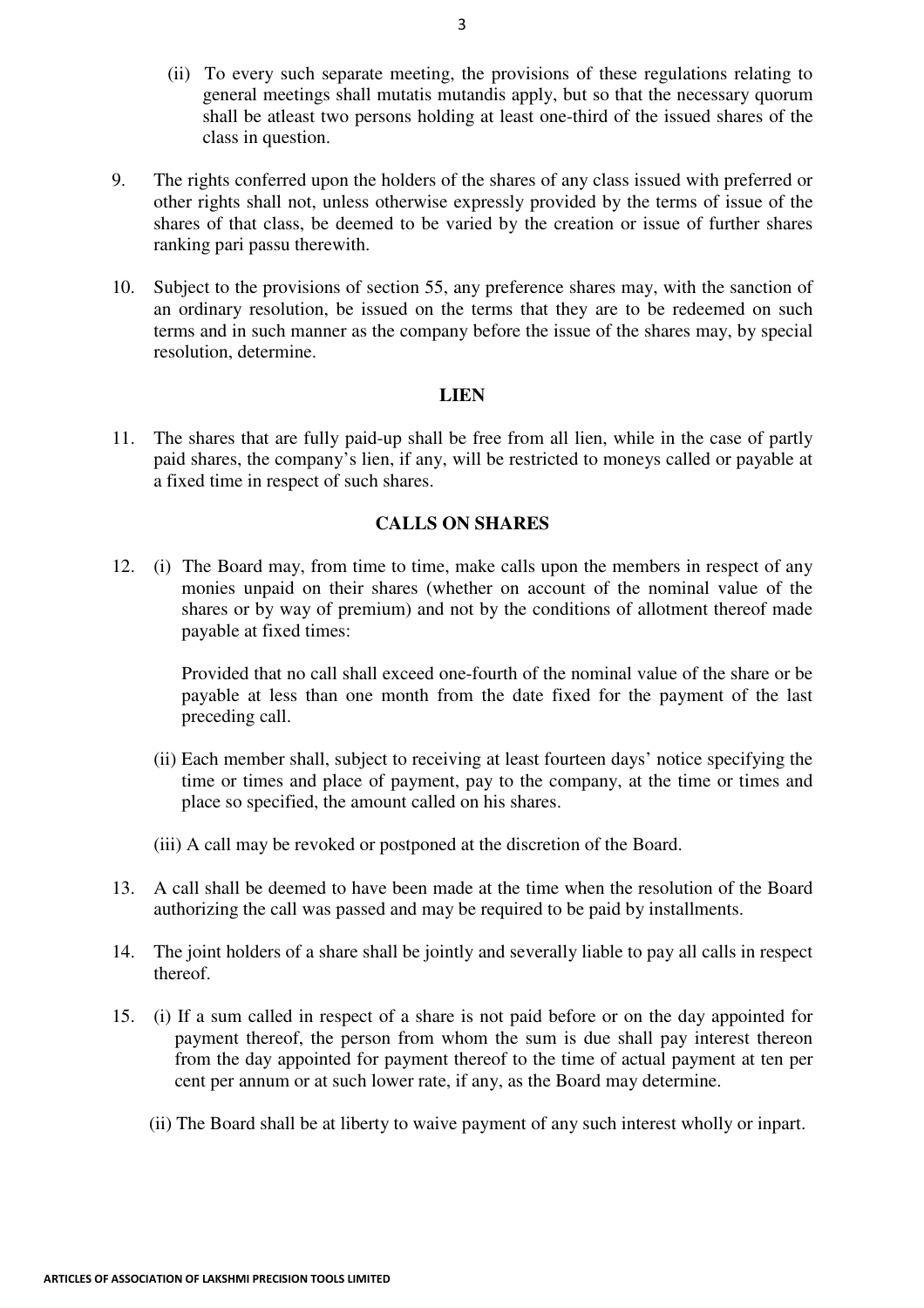- 16. (i) Any sum which by the terms of issue of a share becomes payable on allotment or at any fixed date, whether on account of the nominal value of the share or by way of premium, shall, for the purposes of these regulations, be deemed to be a call duly made and payable on the date on which by the terms of issue such sum becomes payable.
	- (ii) In case of non-payment of such sum, all the relevant provisions of these regulations as to payment of interest and expenses, forfeiture or otherwise shall apply as if such sum had become payable by virtue of a call duly made and notified
- 17. The Board—
	- (a) may, if it thinks fit, receive from any member willing to advance the same, all or any part of the monies uncalled and unpaid upon any shares held by him; and
	- (b) upon all or any of the monies so advanced, may (until the same would, but for such advance, become presently payable) pay interest at such rate not exceeding, unless the company in general meeting shall otherwise direct, twelve per cent per annum, as may be agreed upon between the Board and the member paying the sum in advance.

#### **TRANSFER OF SHARES**

- 18. (i) The instrument of transfer of any share in the company shall be executed by or on behalf of both the transferor and transferee.
	- (ii) The transferor shall be deemed to remain a holder of the share until the name of the transferee is entered in the register of members in respect thereof.
- 19. The Board may, subject to the right of appeal conferred by section 58 decline to register—
	- (a) the transfer of a share, not being a fully paid share, to a person of whom they do not approve; or
	- (b) any transfer of shares on which the company has a lien.
- 20. The Board may decline to recognize any instrument of transfer unless—
	- (a) the instrument of transfer is in the form as prescribed in rules made undersubsection (1) of section 56;
	- (b) the instrument of transfer is accompanied by the certificate of the shares to which it relates, and such other evidence as the Board may reasonably require to show the right of the transferor to make the transfer; and
	- (c) the instrument of transfer is in respect of only one class of shares.
- 21. On giving not less than seven days' previous notice in accordance with section 91 and rules made thereunder, the registration of transfers may be suspended at such times and for such periods as the Board may from time to time determine: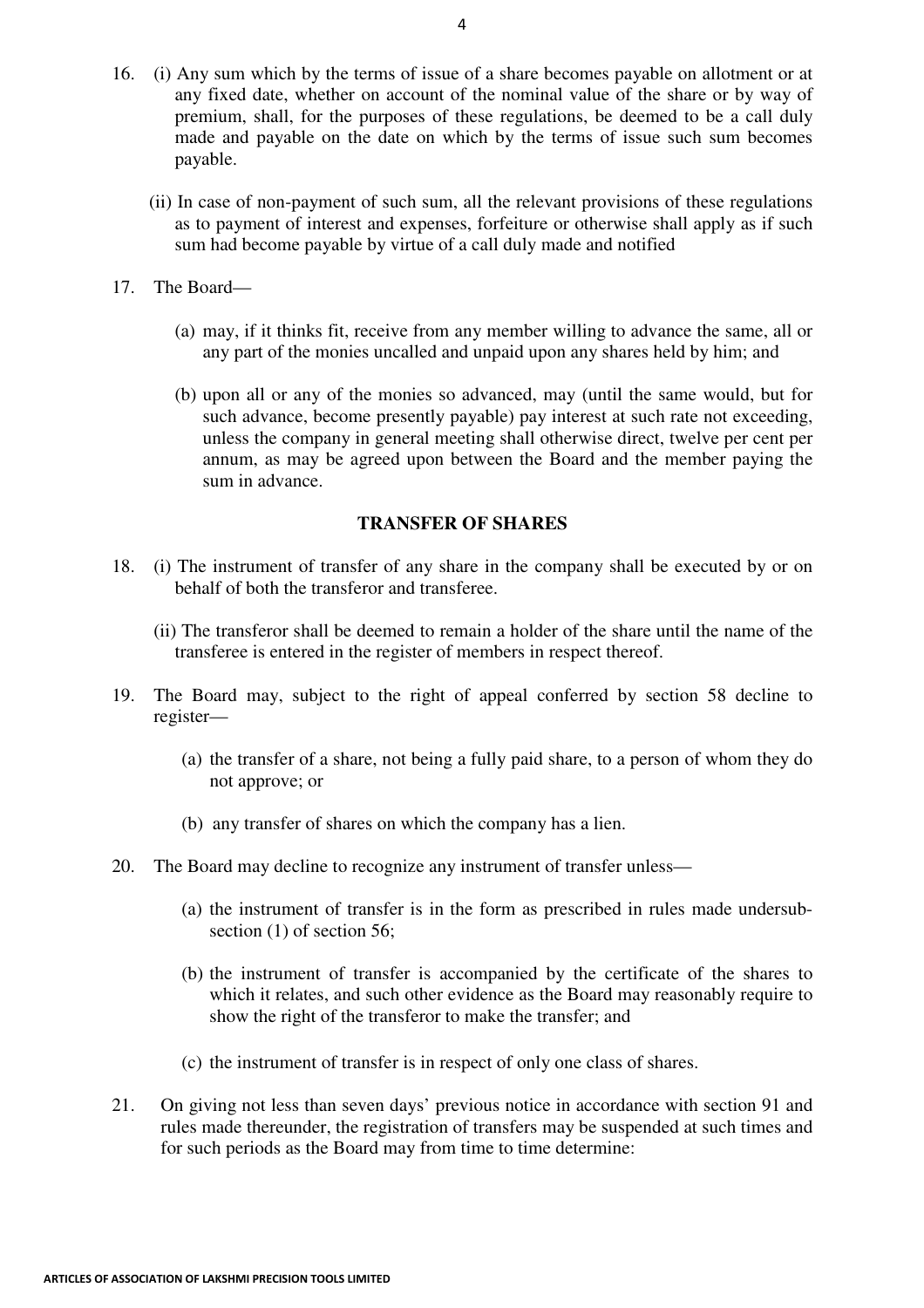Provided that such registration shall not be suspended for more than thirty days at any one time or for more than forty-five days in the aggregate in any year.

## **TRANSMISSION OF SHARES**

- 22. (i) On the death of a member, the survivor or survivors where the member was a joint holder, and his nominee or nominees or legal representatives where he was a sole holder, shall be the only persons recognized by the company as having any title to his interest in the shares.
	- (ii) Nothing in clause (i) shall release the estate of a deceased joint holder from any liability in respect of any share which had been jointly held by him with other persons.
- 23. (i) Any person becoming entitled to a share in consequence of the death or insolvency of a member may, upon such evidence being produced as may from time to time properly be required by the Board and subject as hereinafter provided, elect, either—
	- (a) to be registered himself as holder of the share; or
	- (b) to make such transfer of the share as the deceased or insolvent member could have made.
	- (ii) The Board shall, in either case, have the same right to decline or suspend registration as it would have had, if the deceased or insolvent member had transferred the share before his death or insolvency.
- 24. (i) If the person so becoming entitled shall elect to be registered as holder of the share himself, he shall deliver or send to the company a notice in writing signed by him stating that he so elects.
	- (ii) If the person aforesaid shall elect to transfer the share, he shall testify his election by executing a transfer of the share.
	- (iii) All the limitations, restrictions and provisions of these regulations relating to theright to transfer and the registration of transfers of shares shall be applicable to any such notice or transfer as aforesaid as if the death or insolvency of the member had not occurred and the notice or transfer were a transfer signed by that member.
- 25. A person becoming entitled to a share by reason of the death or insolvency of the holder shall be entitled to the same dividends and other advantages to which he would be entitled if he were the registered holder of the share, except that he shall not, before being registered as a member in respect of the share, be entitled in respect of it to exercise any right conferred by membership in relation to meetings of the company:

 Provided that the Board may, at any time, give notice requiring any such person to elect either to be registered himself or to transfer the share, and if the notice is not complied with within ninety days, the Board may thereafter withhold payment of all dividends, bonuses or other monies payable in respect of the share, until the requirements of the notice have been complied with.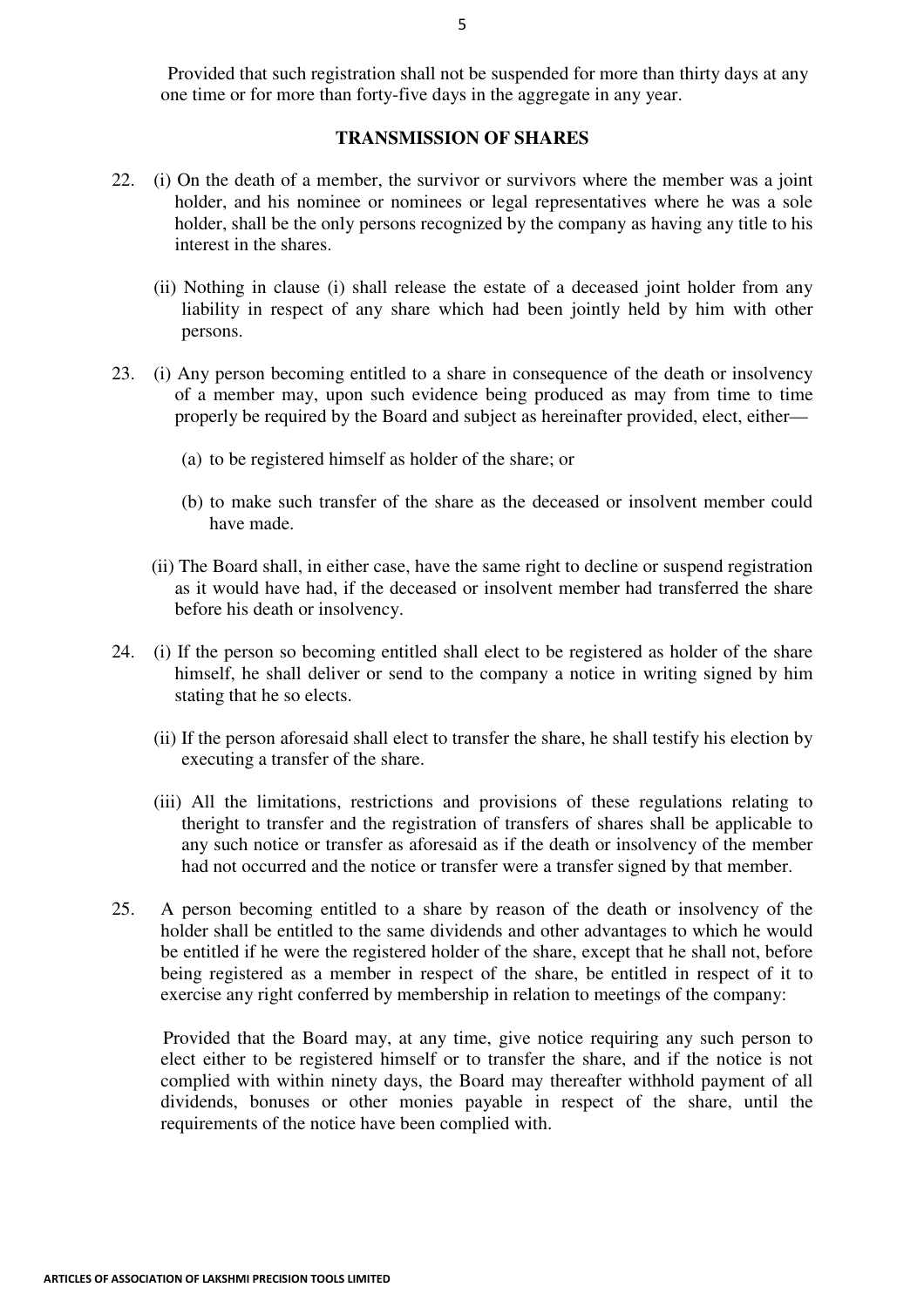## **FORFEITURE OF SHARES**

- 26. If a member fails to pay any call, or installment of a call, on the day appointed for payment thereof, the Board may, at any time thereafter during such time as any part of the call or installment remains unpaid, serve a notice on him requiring payment of so much of the call or installment as is unpaid, together with any interest which may have accrued.
- 27. The notice aforesaid shall:
	- (a) name a further day (not being earlier than the expiry of fourteen days from the date of service of the notice) on or before which the payment required by the notice is to be made; and
	- (b) state that, in the event of non-payment on or before the day so named, the shares in respect of which the call was made shall be liable to be forfeited.
- 28. If the requirements of any such notice as aforesaid are not complied with, any share in respect of which the notice has been given may, at any time thereafter, before the payment required by the notice has been made, be forfeited by a resolution of the Board to that effect.
- 29. (i) A forfeited share may be sold or otherwise disposed of on such terms and in such manner as the Board thinks fit.
	- (ii) At any time before a sale or disposal as aforesaid, the Board may cancel the forfeiture on such terms as it thinks fit.
- 30. (i) A person whose shares have been forfeited shall cease to be a member in respect of the forfeited shares, but shall, notwithstanding the forfeiture, remain liable to pay to the company all monies which, at the date of forfeiture, were presently payable by him to the company in respect of the shares.
	- (ii) The liability of such person shall cease if and when the company shall have received payment in full of all such monies in respect of the shares.
- 31. (i) A duly verified declaration in writing that the declarant is a director, the manager or the secretary, of the company, and that a share in the company has been duly forfeited on a date stated in the declaration, shall be conclusive evidence of the facts therein stated as against all persons claiming to be entitled to the share;
	- (ii) The company may receive the consideration, if any, given for the share on any sale or disposal thereof and may execute a transfer of the share in favour of the person to whom the share is sold or disposed of;
	- (iii) The transferee shall thereupon be registered as the holder of the share; and
	- (iv)The transferee shall not be bound to see to the application of the purchase money, if any, nor shall his title to the share be affected by any irregularity or invalidity in the proceedings in reference to the forfeiture, sale or disposal of the share.
- 32. The provisions of these regulations as to forfeiture shall apply in the case of nonpayment of any sum which, by the terms of issue of a share, becomes payable at a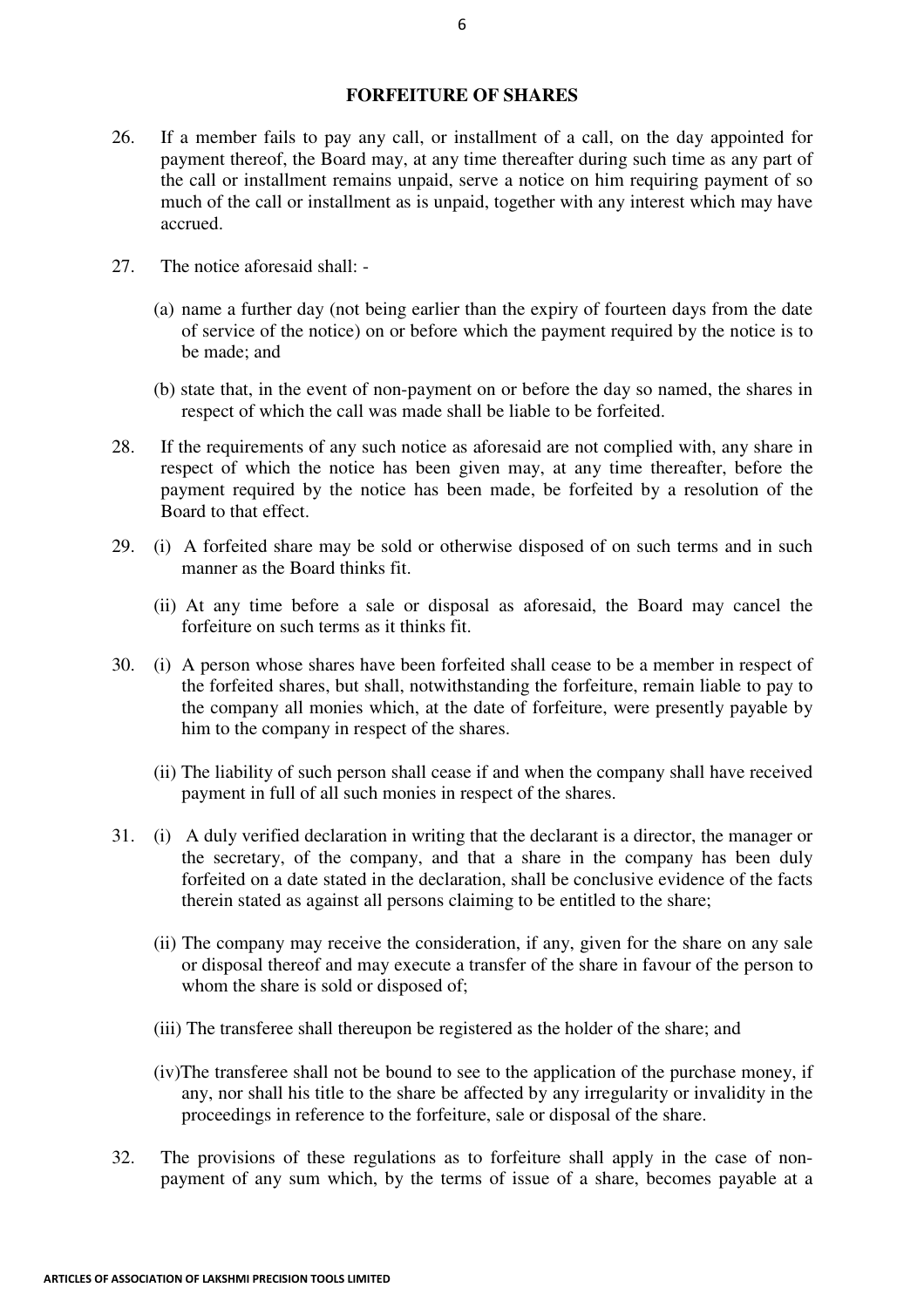fixed time, whether on account of the nominal value of the share or by way of premium, as if the same had been payable by virtue of a call duly made and notified.

## **ALTERATION OF CAPITAL**

- 33. The company may, from time to time, by ordinary resolution increase the share capital by such sum, to be divided into shares of such amount, as may be specified in the resolution.
- 34. Subject to the provisions of section 61, the company may, by ordinary resolution:
	- (a) consolidate and divide all or any of its share capital into shares of larger amount than its existing shares;
	- (b) convert all or any of its fully paid-up shares into stock, and reconvert thatstock into fully paid-up shares of any denomination;
	- (c) sub-divide its existing shares or any of them into shares of smaller amount than is fixed by the memorandum;
	- (d) cancel any shares which, at the date of the passing of the resolution, have not been taken or agreed to be taken by any person.
- 35. Where shares are converted into stock,
	- (a) the holders of stock may transfer the same or any part thereof in the same manner as, and subject to the same regulations under which, the shares from which the stock arose might before the conversion have been transferred, or as near thereto as circumstances admit:

Provided that the Board may, from time to time, fix the minimum amount of stock transferable, so, however, that such minimum shall not exceed the nominal amount of the shares from which the stock arose.

- (b) the holders of stock shall, according to the amount of stock held by them,have the same rights, privileges and advantages as regards dividends, voting at meetings of the company, and other matters, as if they held the shares from which the stock arose; but no such privilege or advantage (except participation in the dividends and profits of the company and in the assets on winding up) shall be conferred by an amount of stock which would not, if existing in shares, have conferred that privilege or advantage.
- (c) such of the regulations of the company as are applicable to paid-up shares shall apply to stock and the words "share" and "shareholder" in those regulations shall include "stock" and "stock-holder" respectively.
- 36. The company may, by special resolution, reduce in any manner and with, and subject to, any incident authorized and consent required by law, —
	- (a) its share capital;
	- (b) any capital redemption reserve account; or
	- (c) any share premium account.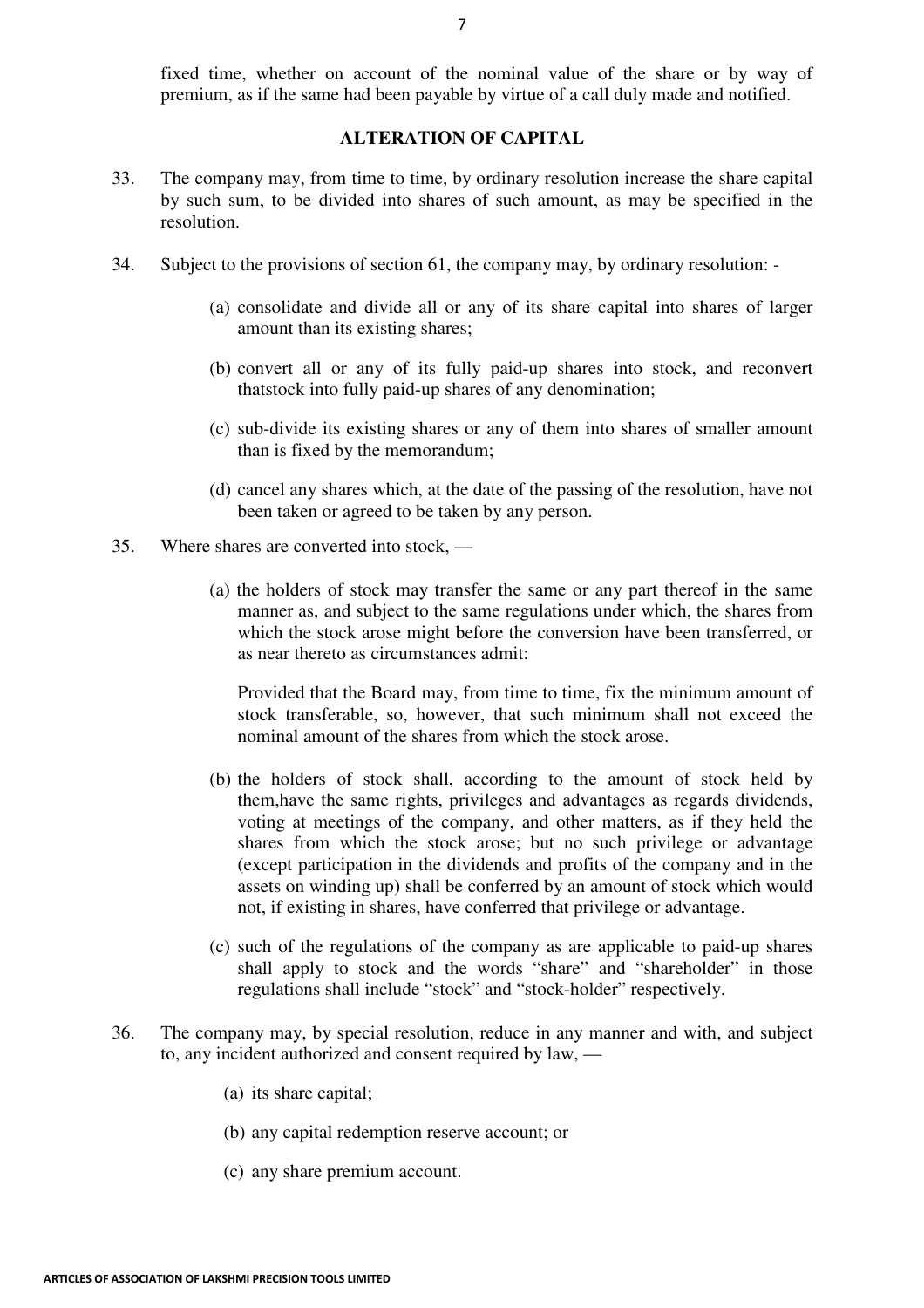## **CAPITALISATION OF PROFITS**

- 37. (i) The company in general meeting may, upon the recommendation of the Board, resolve—
	- (a) that it is desirable to capitalize any part of the amount for the time being standing to the credit of any of the company's reserve accounts, or to the credit of the profit and loss account, or otherwise available for distribution; and
	- (b) that such sum be accordingly set free for distribution in the manner specified in clause (ii) amongst the members who would have been entitled thereto, if distributed by way of dividend and in the same proportions.
	- (ii) The sum aforesaid shall not be paid in cash but shall be applied, subject to the provision contained in clause (iii), either in or towards —
		- (A)paying up any amounts for the time being unpaid on any shares held by such members respectively;
		- (B) paying up in full, unissued shares of the company to be allotted and distributed, credited as fully paid-up, to and amongst such members in the proportions aforesaid;
		- (C) partly in the way specified in sub-clause (A) and partly in that specified in sub-clause (B);
		- (D)A securities premium account and a capital redemption reserve account may, for the purposes of this regulation, be applied in the paying up of unissued shares to be issued to members of the company as fully paid bonus shares;
		- (E) The Board shall give effect to the resolution passed by the company in pursuance of this regulation.
- 38. (i) Whenever such a resolution as aforesaid shall have been passed, the Board shall:
	- (a) make all appropriations and applications of the undivided profits resolved to be capitalized thereby, and all allotments and issues of fully paid shares if any; and
	- (b) generally do all acts and things required to give effect thereto.
	- (ii) The Board shall have power—
		- (a) to make such provisions, by the issue of fractional certificates or by payment in cash or otherwise as it thinks fit, for the case of shares becoming distributable in fractions; and
		- (b) to authorise any person to enter, on behalf of all the members entitled thereto, into an agreement with the company providing for the allotment to them respectively, credited as fully paid-up, of any further shares to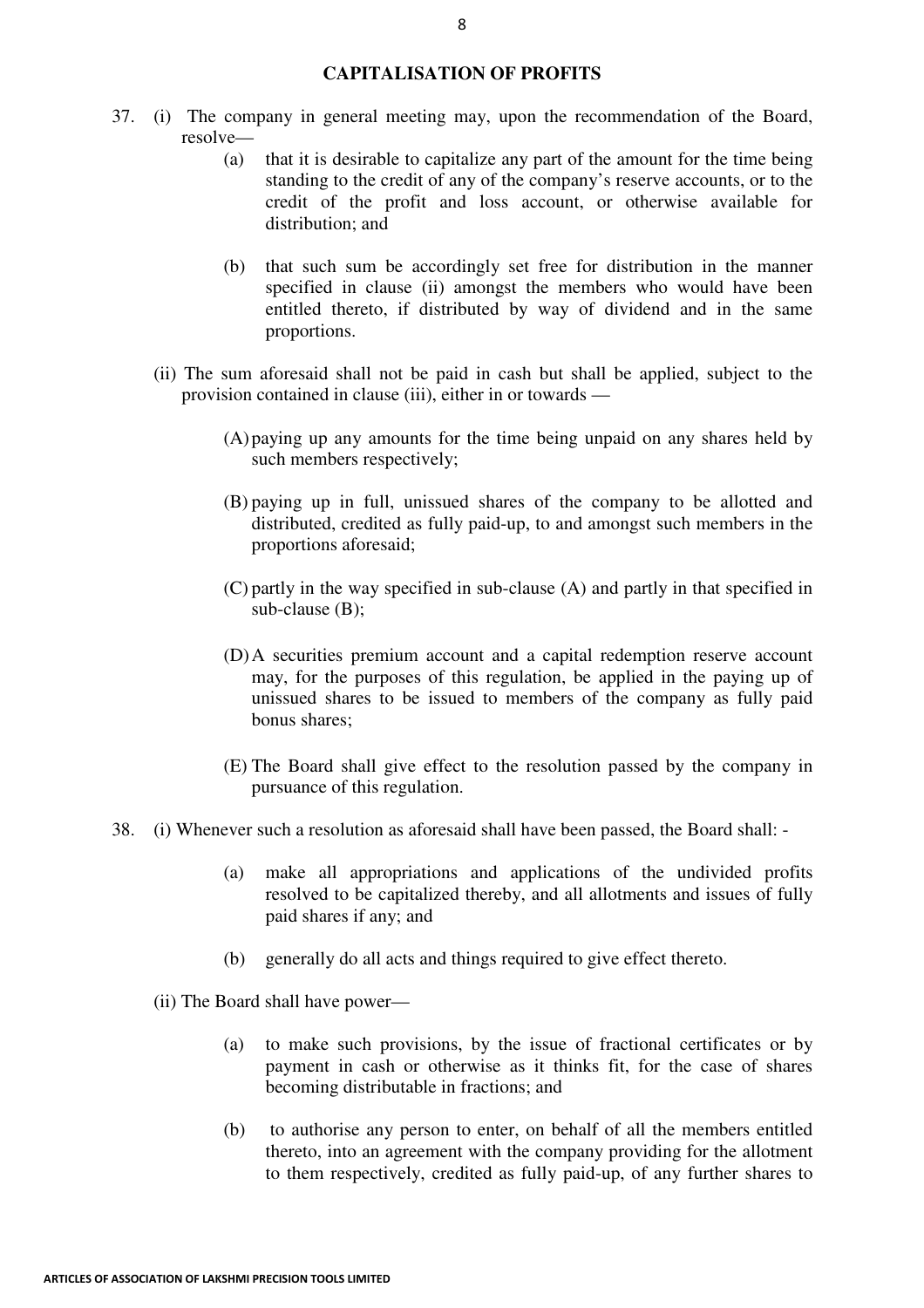which they may be entitled upon such capitalisation, or as the case may require, for the payment by the company on their behalf, by the application thereto of their respective proportions of profits resolved to be capitalised, of the amount or any part of the amounts remaining unpaid on their existing shares;

(iii) Any agreement made under such authority shall be effective and binding on such members.

#### **BUY-BACK OF SHARES**

39. Notwithstanding anything contained in these articles but subject to the provisions of sections 68 to 70 and any other applicable provision of the Act or any other law for the time being in force, the company may purchase its own shares or other specified securities.

## **GENERAL MEETINGS**

- 40. All general meetings other than annual general meeting shall be called extraordinary general meeting.
- 41. (i) The Board may, whenever it thinks fit, call an extraordinary general meeting.
	- (ii) If at any time directors capable of acting who are sufficient in number to form a quorum are not within India, any director may call an extraordinary general meeting in the same manner, as nearly as possible, as that in which such a meeting may be called by the Board.

## **PROCEEDINGS AT GENERAL MEETINGS**

- 42. (i) No business shall be transacted at any general meeting unless a quorum of members is present at the time when the meeting proceeds to business.
	- (ii) Save as otherwise provided herein, the quorum for the general meetings shall be as provided in Section 103.
- 43. The Chairman, if any, of the Board shall preside as Chairman at every general meeting of the company.
- 44. If there is no such Chairman, or if he is not present within fifteen minutes after the time appointed for holding the meeting, or is unwilling to act as Chairman of the meeting, the directors present shall elect one of their members to be Chairman of the meeting.
- 45. If at any meeting no director is willing to act as Chairman or if no director is present within fifteen minutes after the time appointed for holding the meeting, the members present shall choose one of their members to be Chairman of the meeting.

## **ADJOURNMENT OF MEETING**

46. (i) The Chairman may, with the consent of any meeting at which a quorum is present, and shall, if so directed by the meeting, adjourn the meeting from time to time and from place to place.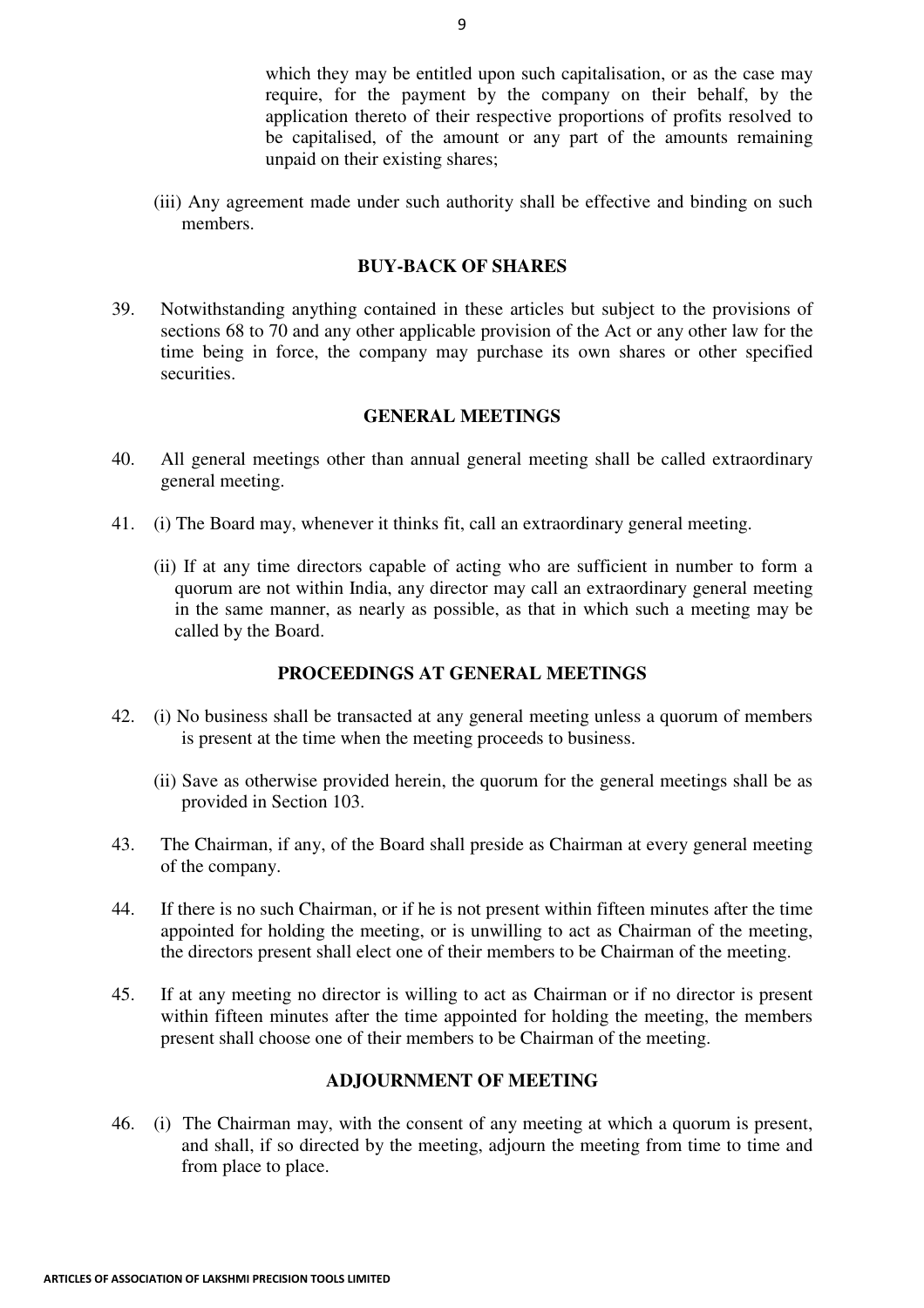- (ii) No business shall be transacted at any adjourned meeting other than the business left unfinished at the meeting from which the adjournment took place.
- (iii) When a meeting is adjourned for thirty days or more, notice of the adjourned meeting shall be given as in the case of an original meeting.
- (iv) Save as aforesaid, and as provided in Section 103 of the Act, it shall not be necessary to give any notice of an adjournment or of the business to be transacted at an adjourned meeting.

#### **VOTING RIGHTS**

- 47. Subject to any rights or restrictions for the time being attached to any class or classes of shares, —
	- (a) on a show of hands, every member present in person shall have one vote; and
	- (b) on a poll, the voting rights of members shall be in proportion to his share in the paid-up equity share capital of the company.
- 48. A member may exercise his vote at a meeting by electronic means in accordance with section 108 and shall vote only once.
- 49. (i) In the case of joint holders, the vote of the senior who tenders a vote, whether in person or by proxy, shall be accepted to the exclusion of the votes of the other joint holders.
	- (ii) For this purpose, seniority shall be determined by the order in which the names stand in the register of members.
- 50. A member of unsound mind, or in respect of whom an order has been made by any court having jurisdiction in lunacy, may vote, whether on a show of hands or on a poll, by his committee or other legal guardian, and any such committee or guardian may, on a poll, vote by proxy.
- 51. Any business other than that upon which a poll has been demanded may be proceeded with, pending the taking of the poll.
- 52. No member shall be entitled to vote at any general meeting unless all calls or other sums presently payable by him in respect of shares in the company have been paid.
- 53. (i) No objection shall be raised to the qualification of any voter except at the meeting or adjourned meeting at which the vote objected to is given or tendered, and every vote not disallowed at such meeting shall be valid for all purposes.
	- (ii) Any such objection made in due time shall be referred to the Chairman of the meeting, whose decision shall be final and conclusive.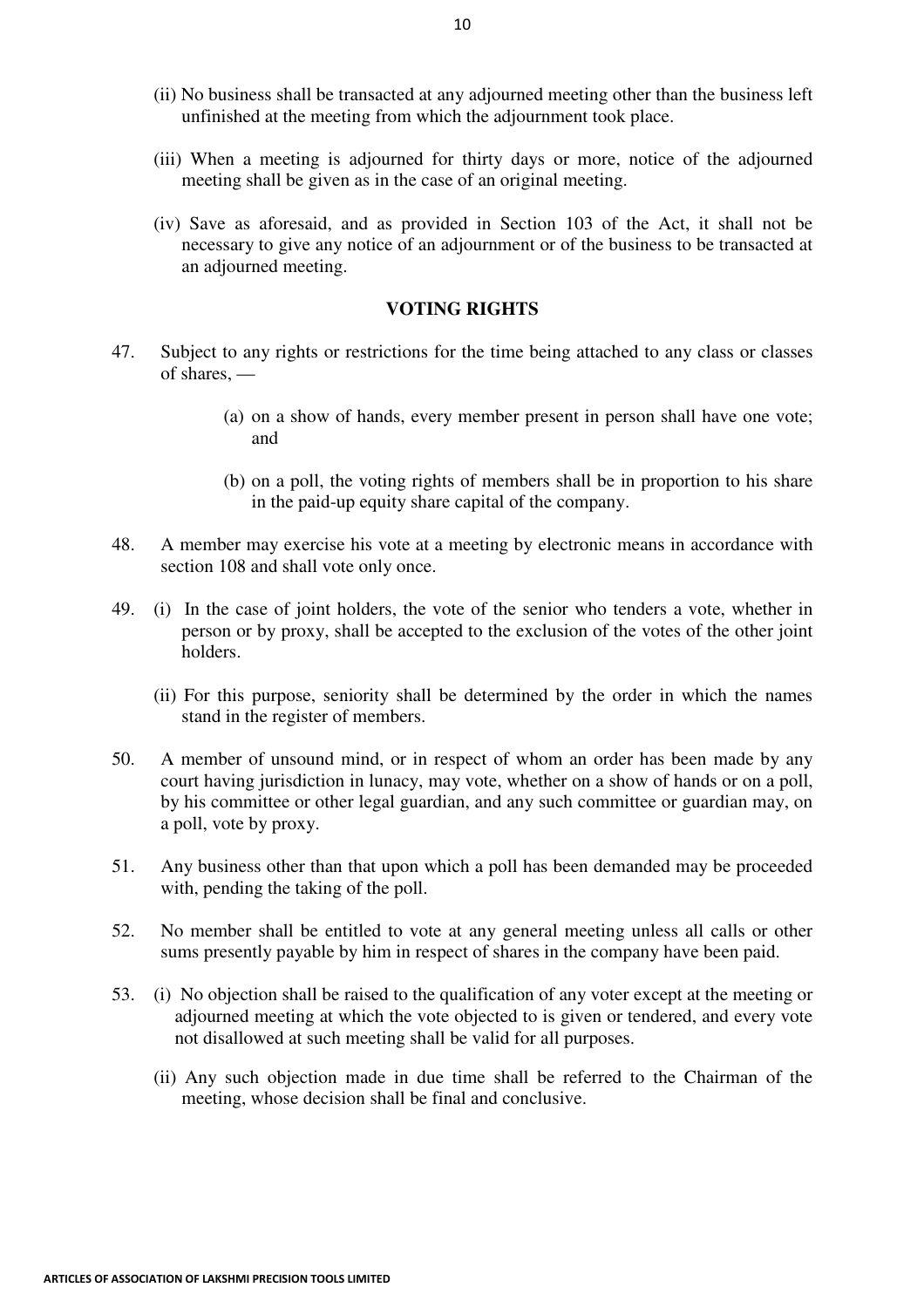## **PROXY**

- 54. The instrument appointing a proxy and the power-of-attorney or other authority,if any, under which it is signed or a notarised copy of that power or authority, shall be deposited at the registered office of the company not less than 48 hours before the time for holding the meeting or adjourned meeting at which the person named in the instrument proposes to vote, or, in the case of a poll, not less than 24 hours before the time appointed for the taking of the poll; and in default the instrument of proxy shall not be treated as valid.
- 55. An instrument appointing a proxy shall be in the form as prescribed in the rules made under section 105.
- 56. A vote given in accordance with the terms of an instrument of proxy shall be valid, notwithstanding the previous death or insanity of the principal or the revocation of the proxy or of the authority under which the proxy was executed, or the transfer of the shares in respect of which the proxy is given:

Provided that no intimation in writing of such death, insanity, revocation or transfer shall have been received by the company at its office before the commencement of the meeting or adjourned meeting at which the proxy is used.

## **BOARD OF DIRECTORS**

- 57. Until otherwise decided by the General Meeting, the minimum and maximum number of Directors shall be three and fifteen respectively (including Nominee Director(s) if any).
- 58. (i) Subject to the provisions of Section 149, the Board shall have power at any time, and from time to time, to appoint a person as an additional director, provided the number of the directors and additional directors together shall not at any time exceed the maximum strength fixed for the Board by the Articles.
	- (ii) Such person shall hold office only upto the date of the next Annual General Meeting of the Company but shall be eligible for appointment by the Company as a Director at the meeting subject to the provisions of the Act.
	- (iii) No Director of the Company shall be required to hold any qualification shares.
- 59. The Board shall have powers to fill up casual vacancy arising due to death or resignation of any Director, such Director, can hold office up to the next Annual General Meeting of the Company.
- 60. The Board of Directors shall have power to appoint a person, not being a person who is already holding alternate Directorship for any other Director, to act as Alternate Director for a Director (the original Director) during his absence for more than three months from India. The Alternate Director shall vacate the office as soon as the original Director returns to India. Any provision for the automatic re-appointment of retiring Director shall apply to the Original Director and not to the Alternate Director. No person shall be appointed as Alternate Director to an Independent Director.
- 61. At every Annual General Meeting of the company, one third of such of the directors, other than independent directors are liable to retire by rotation or if their number is not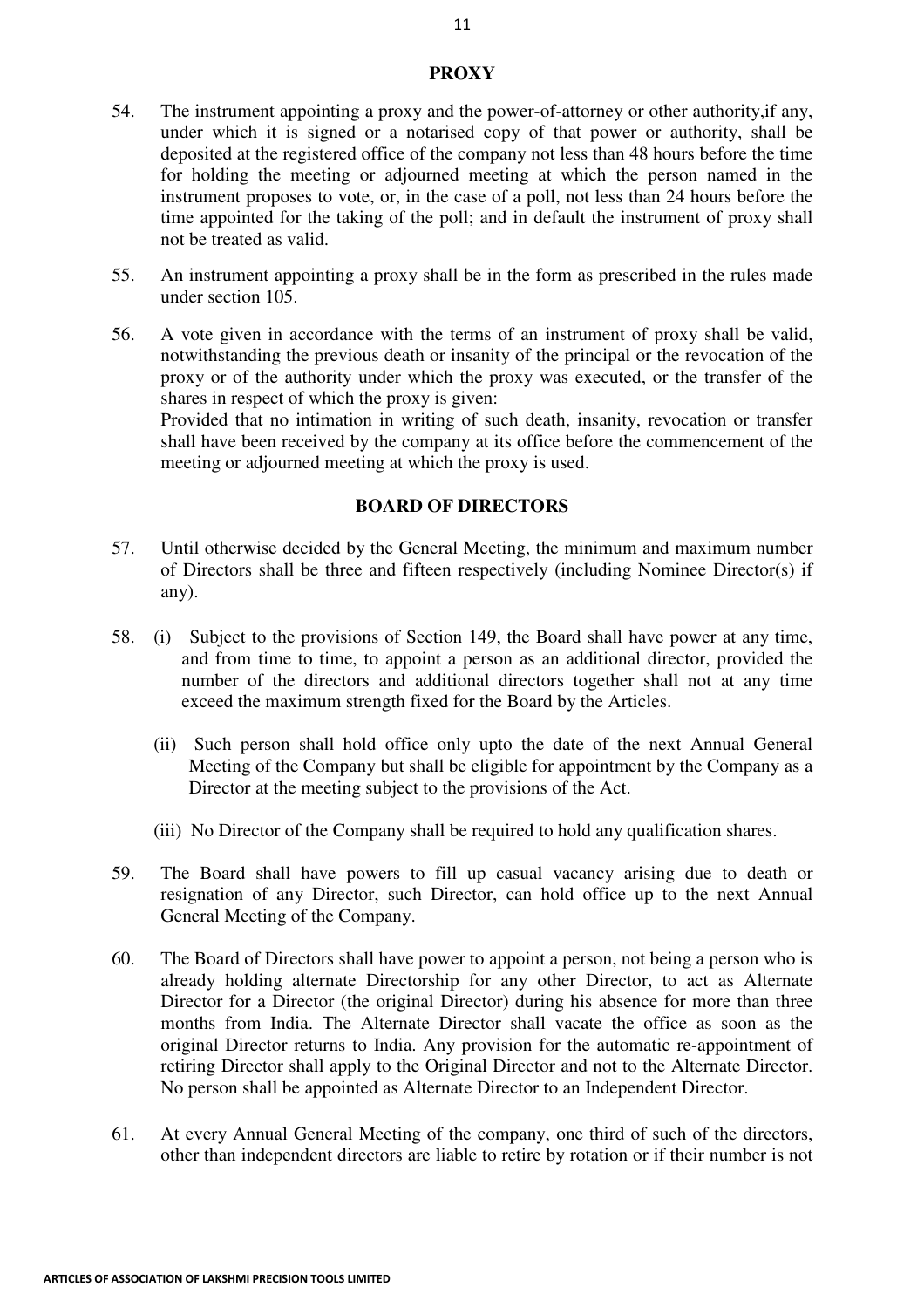three or multiple of three, then both number nearest to one third shall retire from office.

- 62. The Independent Director(s) appointed pursuant to the provisions of Section 149 of the Companies Act, 2013 shall not while holding such office be subject to retirement by rotation at the Annual General Meeting(s)**.**
- 63. The Board of Directors shall have powers to appoint any person as Director nominated by any public Financial Institutions in pursuance of provisions of any law for the time being in force or of any agreement.
- 64. The Board of Director shall have the power to appoint the same individual to hold and occupy both the positions of Chairman and Managing Director or Chief Executive Officer (CEO) of the Company.
- 65. The Management of the business of the Company shall be vested in the Board and the Board may exercise all such powers, and do all such acts and things, as the Company is by the Memorandum of Association or otherwise authorized to exercise and do, and not hereby or by the statue or otherwise directed or required to be exercised or done by the Company in general meeting but subject nevertheless to the provisions of the Act and other laws and of the Memorandum of Association and these Articles and to any regulations, not being inconsistent with the Memorandum of Association and these Articles or the Act, provided that no such regulation shall invalidate any prior Act of the Board which would have been valid if such regulation had not been made.
- 66. The Participation of Directors in a meeting of the Board may be either in person or through video conferencing or audio visual means or teleconferencing, as may be prescribed by the Rules or permitted under law.
- 67. Subject to clause (68) hereof the Directors may, from time to time at their discretion raise or borrow, or secure the repayment of any loan or advance taken by the Company. Any such moneys may be raised and payment or repayment of such moneys may be secured in such manner and upon such terms and conditions in all respects as the Directors may think fit and, in particular by promissory notes, or by opening current accounts or by receiving deposits and advances at interest, with or without security, or by the issue of debentures of debenture-stock of the Company charged upon all or any part of the property of the Company (both present  $\&$  future), including its uncalled capital for the time being, or by mortgaging, charging or pledging any lands, buildings, machinery, plants, goods or other property and securities of the Company or by such other means as to them may seem expedient.
- 68. The Board of Directors shall not, except with the consent of the Company in General Meeting, borrow moneys where the moneys to be borrowed together with the moneys already borrowed by the Company (apart from temporary loans obtained from the Company's bankers in the ordinary course of business) will exceed the aggregate of the paid up capital of the Company and its free reserves (reserves not set apart for any specific purpose) and securities premium.
- 69. All the Directors of the Company shall be entitled to receive a sitting fee of such sum as may be determined by the Board from time to time, within the overall limit fixed by the Central Government, for attending the meetings of the Board of Directors or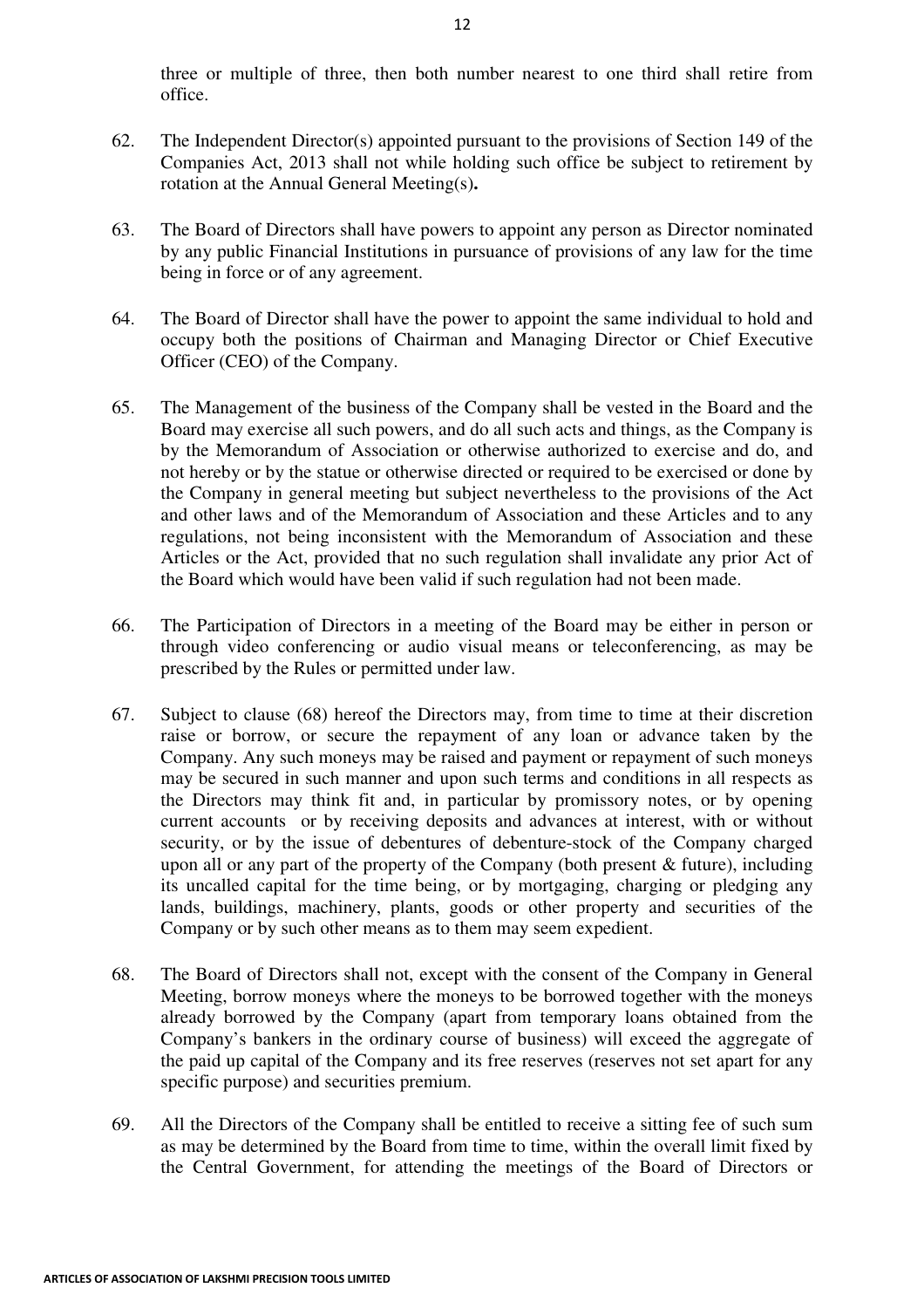committees thereof the Company, in addition to the actual travelling and out of pocket expenses incurred by them in attending and returning from such meetings.

- 70. Other than sitting fees for attending the meetings as above, the Company may pay remuneration to the executive and non-executive directors of the company as per the provisions of Section 197, 198 and Rules made thereunder read with Schedule V of the Act.
- 71. The company may exercise the powers conferred on it by section 88 with regard to the keeping of a foreign register; and the Board may (subject to the provisions of that section) make and vary such regulations as it may thinks fit with respecting the keeping of any such register.
- 72. All cheques, promissory notes, drafts, hundis, bills of exchange and other negotiable instruments, and all receipts for monies paid to the company, shall be signed, drawn, accepted, endorsed, or otherwise executed, as the case may be, by such person and in such manner as the Board shall from time to time by resolution determine.
- 73. Every director present at any meeting of the Board or of a committee thereof shall sign his name in a book to be kept for that purpose.

## **PROCEEDINGS OF THE BOARD**

- 74. (i) The Board of Directors may meet for the conduct of business, adjourn and otherwise regulate its meetings, as it thinks fit.
	- (ii) A director may, and the manager or secretary on the requisition of a director shall, at any time, summon a meeting of the Board.
- 75. (i) Save as otherwise expressly provided in the Act, questions arising at any meeting of the Board shall be decided by a majority of votes.
	- (ii) In case of an equality of votes, the Chairman of the Board, if any, shall have a second or casting vote.
- 76. The continuing directors may act notwithstanding any vacancy in the Board; but, if and so long as their number is reduced below the quorum fixed by the Act for a meeting of the Board, the continuing directors or director may act for the purpose of increasing the number of directors to that fixed for the quorum, or of summoning a general meeting of the company, but for no other purpose.
- 77. (i) The Board may elect a Chairman of its meetings and determine the period for which he is to hold office.
	- (ii) If no such Chairman is elected, or if at any meeting the Chairman is not present within five minutes after the time appointed for holding the meeting, the directors present may choose one of their number to be Chairman of the meeting.
- 78. (i) The Board may, subject to the provisions of the Act, delegate any of its powers to committees consisting of such member or members of its body as it thinks fit.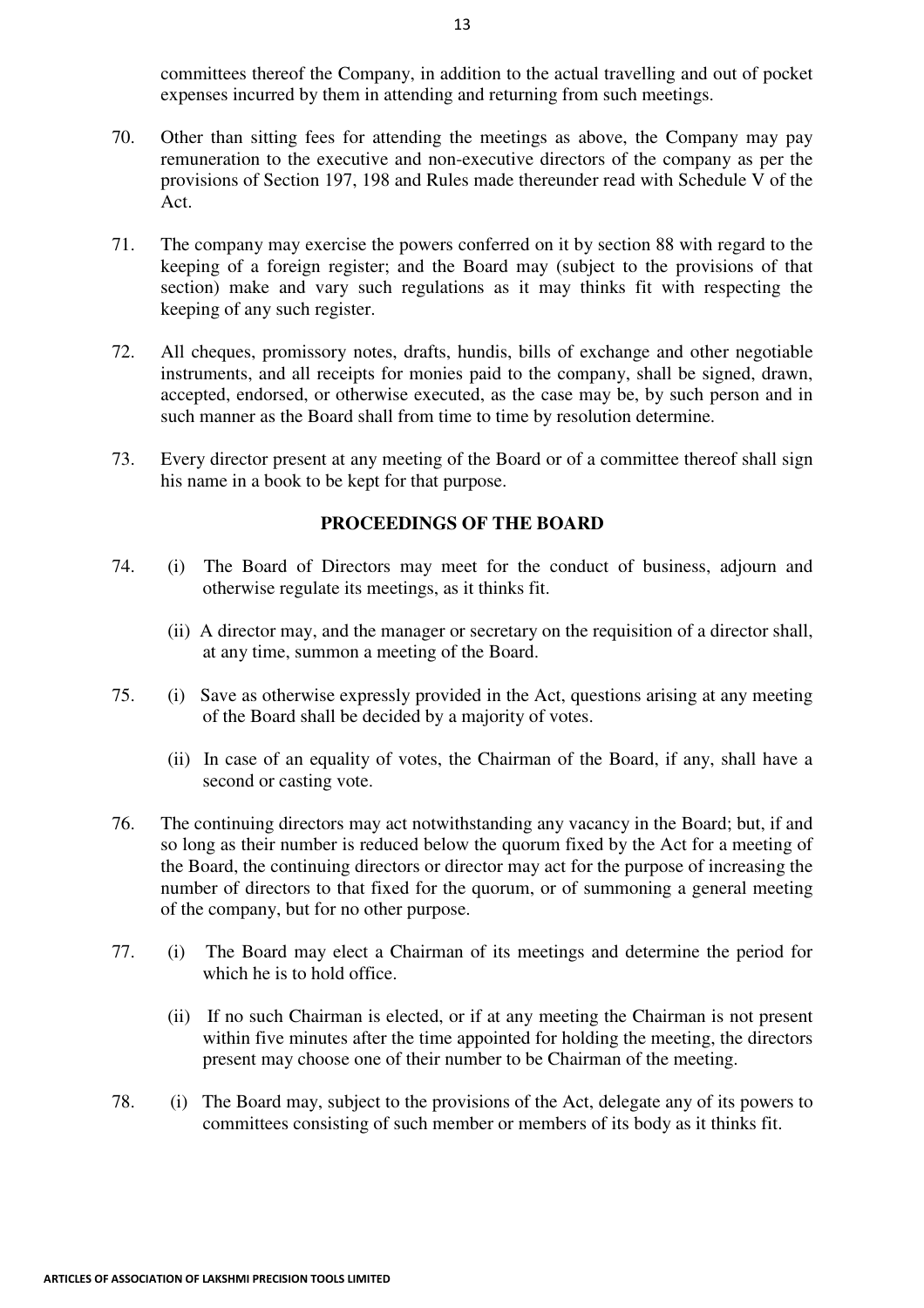- (ii) Any committee so formed shall, in the exercise of the powers so delegated, conform to any regulations that may be imposed on it by the Board.
- 79. (i) A committee may elect a Chairman of its meetings.
	- (ii) If no such Chairman is elected, or if at any meeting the Chairman is not present within five minutes after the time appointed for holding the meeting, the members present may choose one of their members to be Chairman of the meeting.
- 80. (i) A committee may meet and adjourn as it thinks fit.
	- (ii) Questions arising at any meeting of a committee shall be determined by a majority of votes of the members present, and in case of an equality of votes, the Chairman shall have a second or casting vote.
- 81. The quorum for a meeting of the Board of Director or a committee of Directors shall be one third of its total strength or two Directors, whichever is higher (Any fraction contained in the one third shall be rounded off as one).
- 82. All acts done in any meeting of the Board or of a committee thereof or by any person acting as a director, shall, notwithstanding that it may be afterwards discovered that there was some defect in the appointment of any one or more of such directors or of any person acting as aforesaid, or that they or any of them were disqualified, be as valid as if every such director or such person had been duly appointed and was qualified to be a director.
- 83. Save as otherwise expressly provided in the Act, a resolution in writing, signed by all the members of the Board or of a committee thereof, for the time being entitled to receivenotice of a meeting of the Board or committee, shall be valid and effective as if it had been passed at a meeting of the Board or committee, duly convened and held.

## **MANAGING DIRECTOR, WHOLE-TIME DIRECTOR, CHIEF EXECUTIVE OFFICER, MANAGER, COMPANY SECRETARY OR CHIEF FINANCIAL OFFICER**

84. The Board of Directors of the Company may, subject to the provisions of the Companies Act, 2013, or any modification thereof from time to time, appoint one or more of their body to the office of Chairman, Vice Chairman, Managing Director, Joint Managing Director or Whole Time Director for such period and on such terms as it thinks fit.

The Chairman, Vice Chairman, Managing Director, Joint Managing Director or Whole Time Director shall not be subject to retirement by rotation at the Annual General Meeting(s). The Board of Directors may entrust to and confer upon such Chairman, Vice Chairman, Managing Director, Joint Managing Director or Whole Time Director all or any of the powers exercisable by them with such restrictions as they may think fit, either collaterally with or to the exclusion of their own powers and subject to their superintendence, control and direction. The remuneration payable to such persons shall be mentioned by the Company in the General Meeting. The appointment and remuneration of such persons shall also be subject to the approval of the Central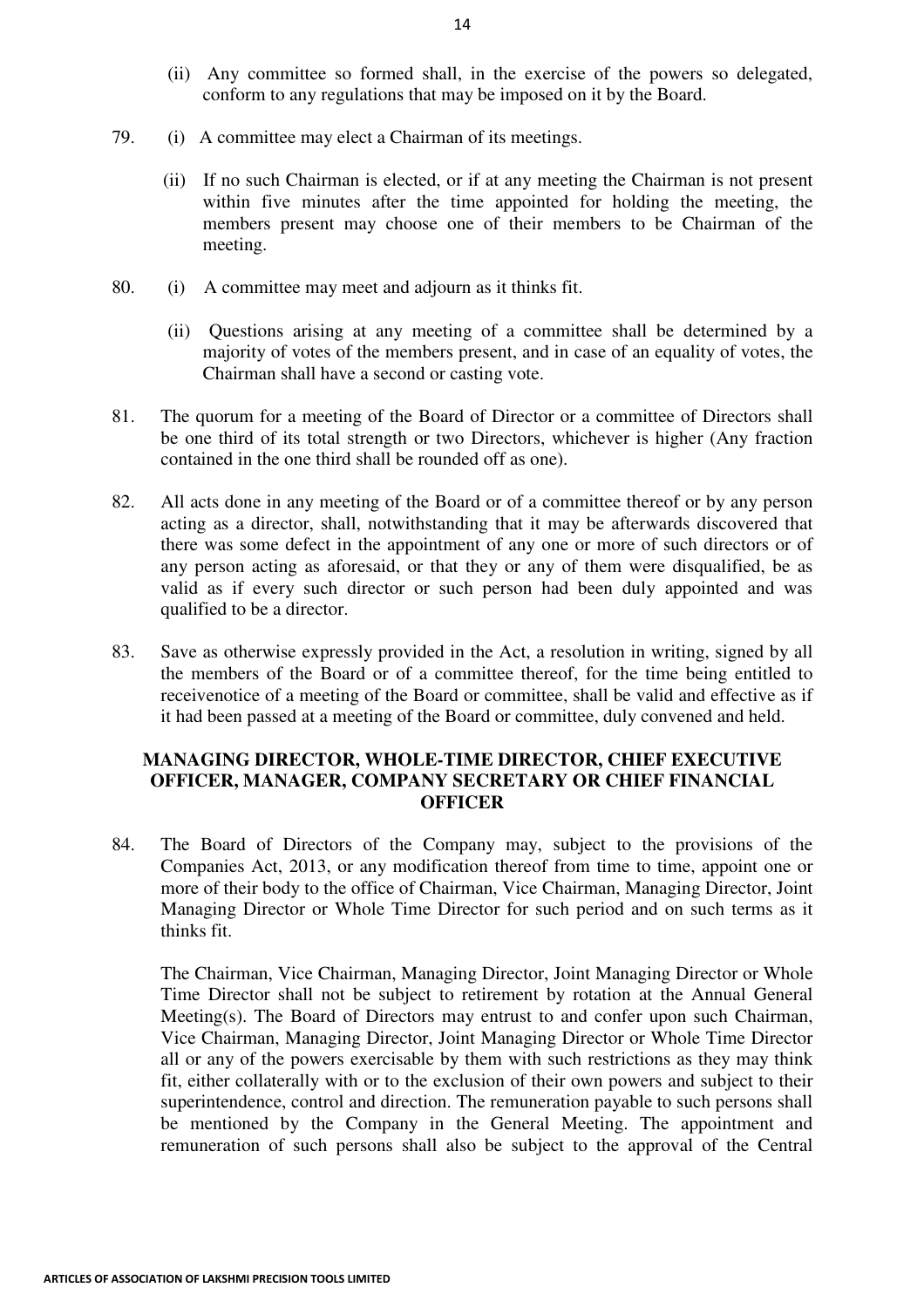Government in cases where they are not covered by the exemption in Schedule V to or similar provisions of the Companies Act, 2013 as may be amended from time to time.

- 85. Subject to the provisions of the Act,
	- (i) A chief executive officer, manager, company secretary or chief financial officer may be appointed by the Board for such term, at such remuneration and upon such conditions as it may think fit; and any chief executive officer, manager, company secretary or chief financial officer so appointed may be removed by means of a resolution of the Board;
	- (ii) A director may be appointed as chief executive officer, manager, company secretary or chief financial officer.
- 86. A provision of the Act or these regulations requiring or authorizing a thing to be done by or to a director and chief executive officer, manager, company secretary or chief financial officer shall be satisfied by its being done by or to the same person acting both as director and as, or in place of, chief executive officer, manager, company secretary or chief financial officer.

### **THE SEAL**

- 87. (i) The Board shall provide for the safe custody of the seal.
	- (ii) The seal of the company shall not be affixed to any instrument except by the authority of a resolution of the Board or of a committee of the Board authorized by it in that behalf, and except in the presence of at least one director or of the secretary or such other person as the Board may appoint for the purpose; and such one Director or the secretary or other person aforesaid shall sign every instrument to which the seal of the company is so affixed in their presence.

#### **DIVIDENDS AND RESERVE**

- 88. The company in general meeting may declare dividends, but no dividend shall exceed the amount recommended by the Board.
- 89. Subject to the provisions of Section 123, the Board may from time to time pay to the members such interim dividends as appear to it to be justified by the profits of the company.
- 90. (i) The Board may, before recommending any dividend, set aside out of the profits of the company such sums as it thinks fit as a reserve or reserves which shall, at the discretion of the Board, be applicable for any purpose to which the profits of the company may be properly applied, including provision for meeting contingencies or for equalizing dividends; and pending such application, may, at the like discretion, either be employed in the business of the company or be invested in such investments (other than shares of the company) as the Board may, from time to time, thinks fit.
	- (ii) The Board may also carry forward any profits which it may consider necessary not to divide, without setting them aside as a reserve.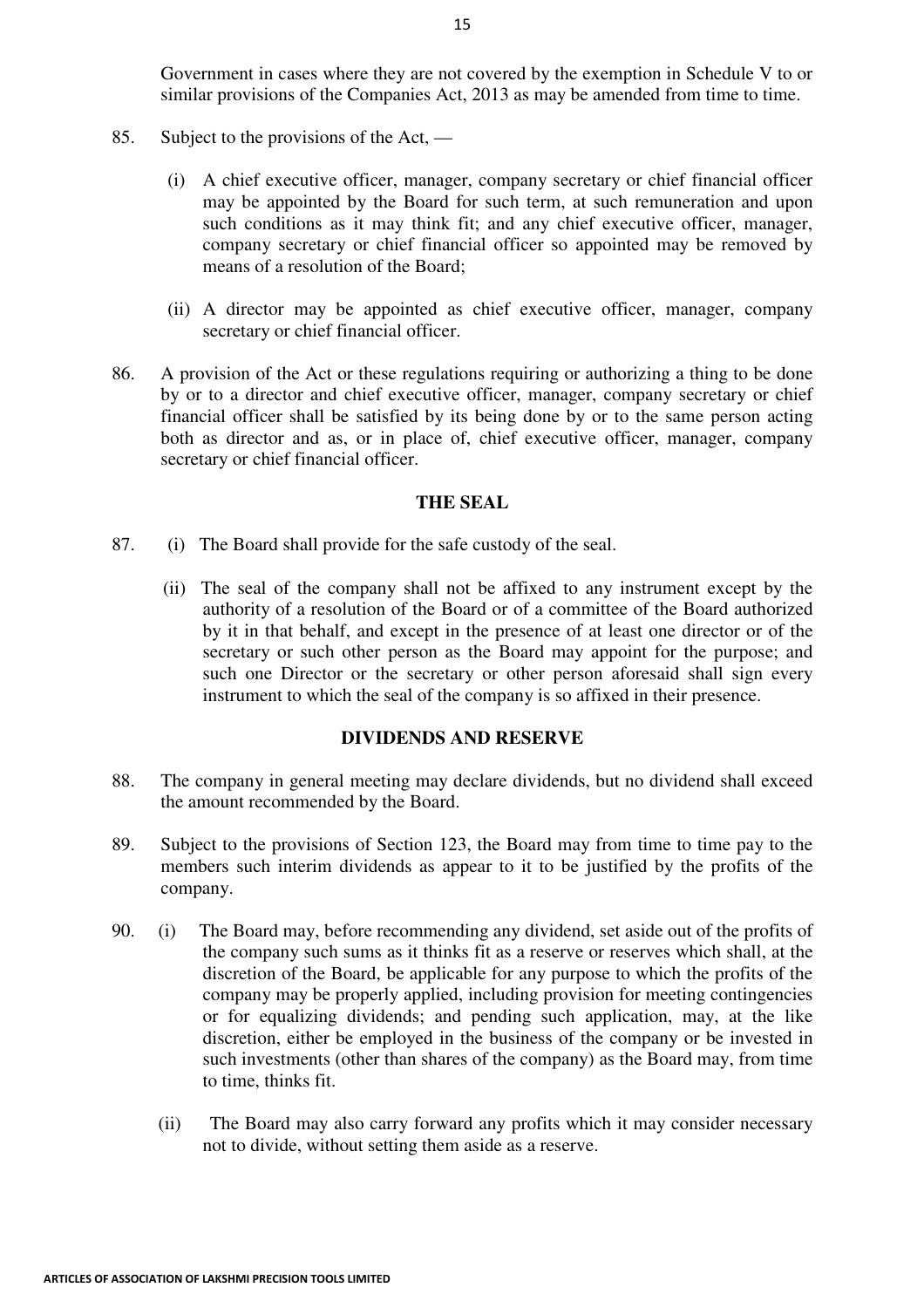- 91. (i) Subject to the rights of persons, if any, entitled to shares with special rights as to dividends, all dividends shall be declared and paid according to the amounts paid or credited as paid on the shares in respect whereof the dividend is paid, but if and so long as nothing is paid upon any of the shares in the company, dividends may be declared and paid according to the amounts of the shares.
	- (ii) No amount paid or credited as paid on a share in advance of calls shall be treated for the purposes of this regulation as paid on the share.
	- (iii) All dividends shall be apportioned and paid proportionately to the amounts paid or credited as paid on the shares during any portion or portions of the period in respect of which the dividend is paid.
- 92. (i) Any dividend, interest or other monies payable in cash in respect of shares may be paid by electronic mode of payment facility approved by the Reserve Bank of India directly to the bank account of the holder or by cheque or warrant sent through the post directed to the registered address of the holder or, in the case of joint holders, to the registered address of that one of the joint holders who is first named on the register of members, or to such person and to such address as the holder or joint holders may in writing direct.
	- (ii) Every such electronic mode of payment or cheque or warrant shall be made payable to the order of the person to whom it is sent.
- 93. Any one of two or more joint holders of a share may give effective receipts for any dividends, bonuses or other monies payable in respect of such share.
- 94. Notice of any dividend that may have been declared shall be given to the persons entitled to share therein in the manner mentioned in the Act.
- 95. No dividend shall bear interest against the company.

## **REGISTER OF MEMBERS AND INDEX**

- 96. The Company shall maintain a Register of Members and index in accordance with Section 88 of the Act. The details of shares held in physical or dematerialized forms may be maintained in a media as may be permitted by law including in any form of electronic media.
- 97. A member, or other Security holder or Beneficial Owner may make inspection of Register of Members and annual return. Any person other than the Member or Debenture holder or Beneficial Owner of the Company shall be allowed to make inspection of the Register of Members and annual return on payment of Rs. 50 or such higher amount as permitted by Applicable Law as the Board may determine, for each inspection. Inspection may be made during business hours of the Company during such time, not being less than 2 hours on any day, as may be fixed by the Company Secretary from time to time.
- 98. Such person, as referred to in the above-mentioned Article, may be allowed to make copies of the Register of Members or any other register maintained by the Company and annual return, and require a copy of any specific extract therein, on payment of Rs.10/- for each page or such higher amount as permitted under Applicable Law.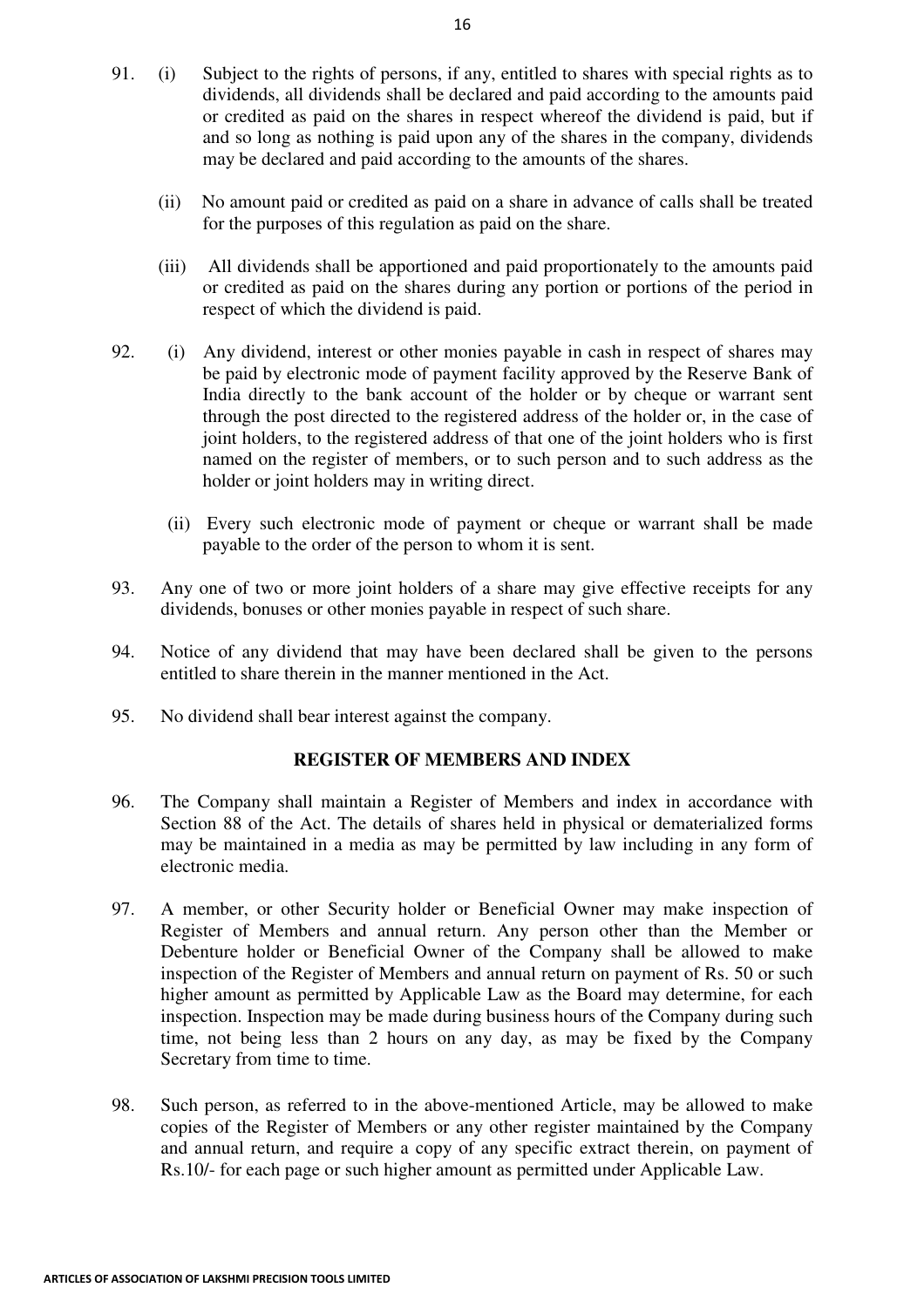- 99. In case of joint holding, changes/ modifications of shareholders details, if any, shall be intimated to the Company/ Depository Participant(s) by such joint holder who is first named on the Register of Members of the Company.
- 100. Pursuant to any request made by the shareholder for delivery of documents on a particular mode of service, the Company may charge from the member such fees in advance equivalent to the estimated actual expenses incurred for the documents to be delivered;

 Provided such request along with requisite fees has been duly received by the Company at least one week in advance of dispatch of documents by the Company to the shareholder.

### **ACCOUNTS**

- 101. (i) The Board shall from time to time determine whether and to what extent and at what times and places and under what conditions or regulations, the accounts and books of the company, or any of them, shall be open to the inspection of members not being directors.
	- (ii) No member (not being a director) shall have any right of inspecting any account or book or document of the company except as conferred by law or authorised by the Board or by the company in general meeting.

### **WINDING UP**

- 102. Subject to the provisions of Chapter XX of the Act and rules made thereunder—
	- (i) If the company shall be wound up, the liquidator may, with the sanction of a special resolution of the company and any other sanction required by the Act, divide amongst the members, in specie or kind, the whole or any part of the assets of the company, whether they shall consist of property of the same kind or not.
	- (ii) For the purpose aforesaid, the liquidator may set such value as he deems fair upon any property to be divided as aforesaid and may determine how such division shall be carried out as between the members or different classes of members.
	- (iii) The liquidator may, with the like sanction, vest the whole or any part of such assets in trustees upon such trusts for the benefit of the contributories if he considers necessary, but so that no member shall be compelled to accept any shares or other securities whereon there is any liability.

#### **INDEMNITY**

103. Every officer of the company shall be indemnified out of the assets of the company against any liability incurred by him in defending any proceedings, whether civil or criminal, in which judgment is given in his favour or in which he is acquitted or in which relief is granted to him by the court or the Tribunal.